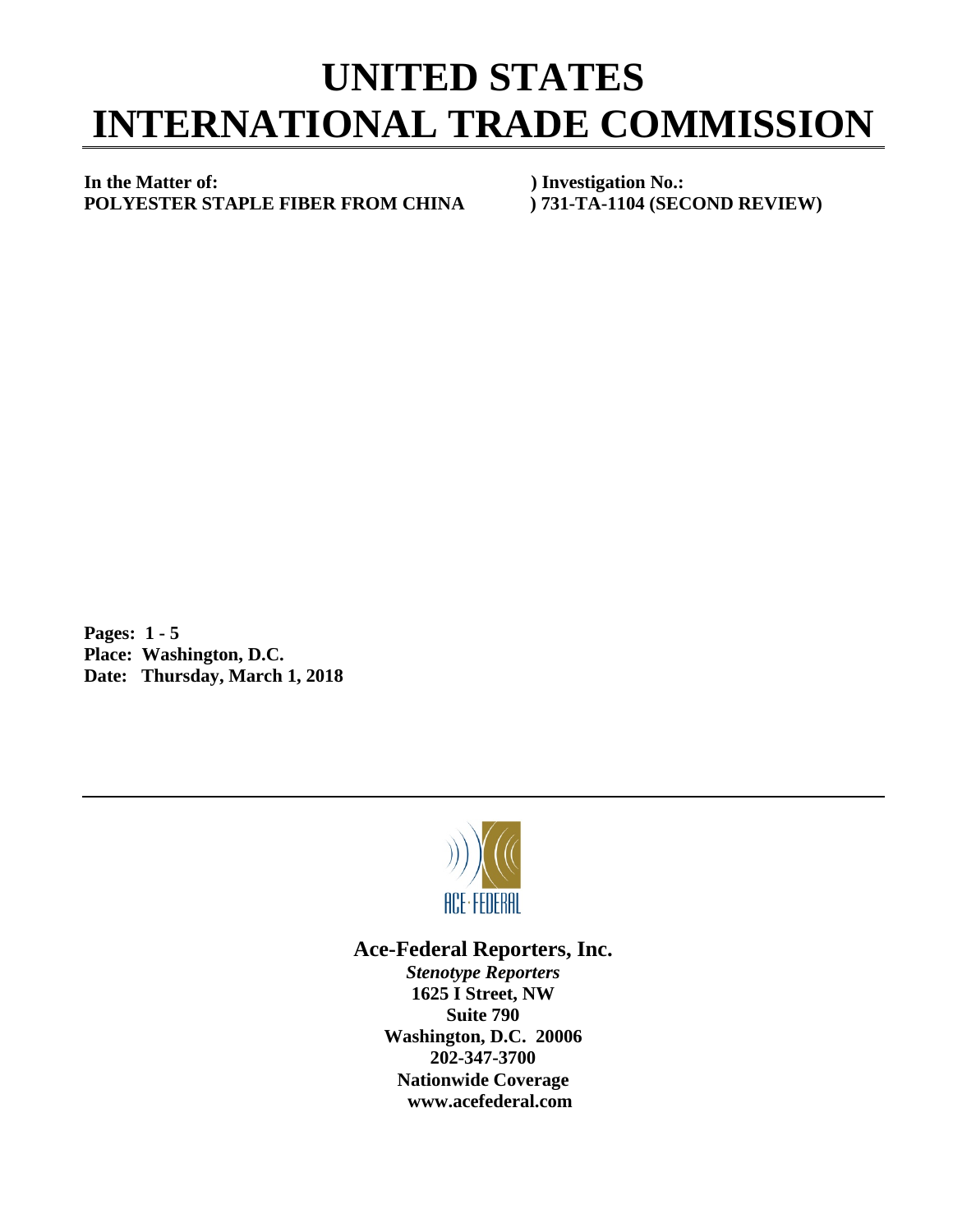1 THE UNITED STATES INTERNATIONAL TRADE COMMISSION 2 In the Matter of: ) Investigation No.: 3 POLYESTER STAPLE ) 731-TA-1104 4 FIBER FROM ) (Second Review) 5 CHINA ) 6 7 8 Thursday, March 1, 2018 9 Main Hearing Room (Room 101) 10 U.S. International 11 Trade Commission 12 500 E Street, S.W. 13 Washington, D.C. 14 The meeting commenced, pursuant to notice, at 15 11:00 a.m., before the Commissioners of the United States 16 International Trade Commission, the Honorable Rhonda K. 17 Schmidtlein, presiding. 18 APPEARANCES: 19 On behalf of the International Trade Commission: 20 Commissioners: 21 RHONDA K. SCHMIDTLEIN, CHAIRMAN 22 DAVID S. JOHANSON, VICE CHAIRMAN (presiding) 23 IRVING A. WILLIAMSON, COMMISSIONER 24 MEREDITH M. BROADBENT, COMMISSIONER (via telephone) <u>25</u>

Ace-Federal Reporters, Inc.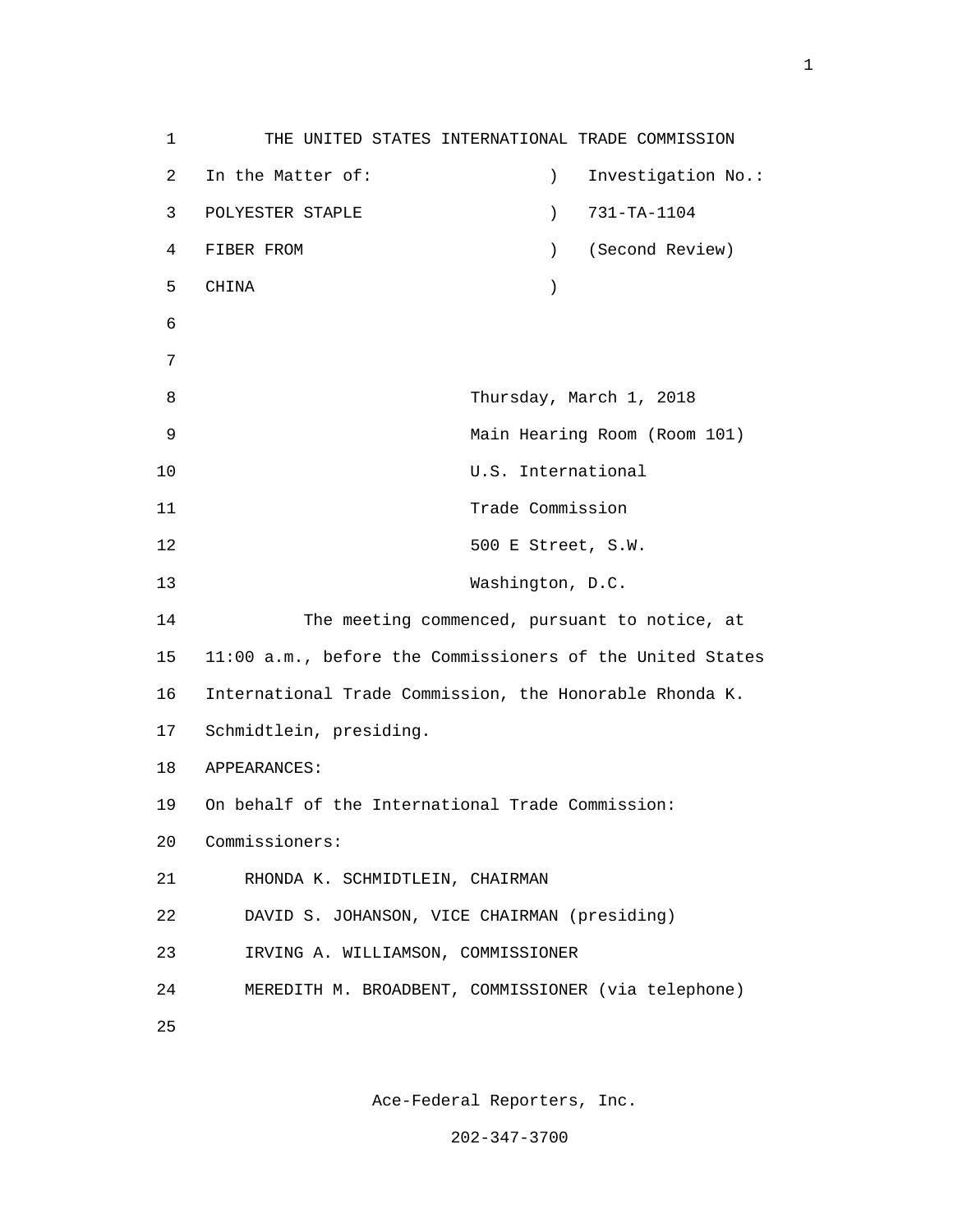1 APPEARANCES (Continued)

2 Staff:

 3 NATHANAEL COMLY, SUPERVISORY INVESTIGATOR 4 PORSCHA STIGER, INVESTIGATOR 5 ROOP BHATTI, ATTORNEY/ADVISOR 8 WILLIAM R. BISHOP, SUPERVISORY HEARINGS AND 9 INFORMATION OFFICER 10 TYRELL BURCH, PROGRAM SUPPORT SPECIALIST 

Ace-Federal Reporters, Inc.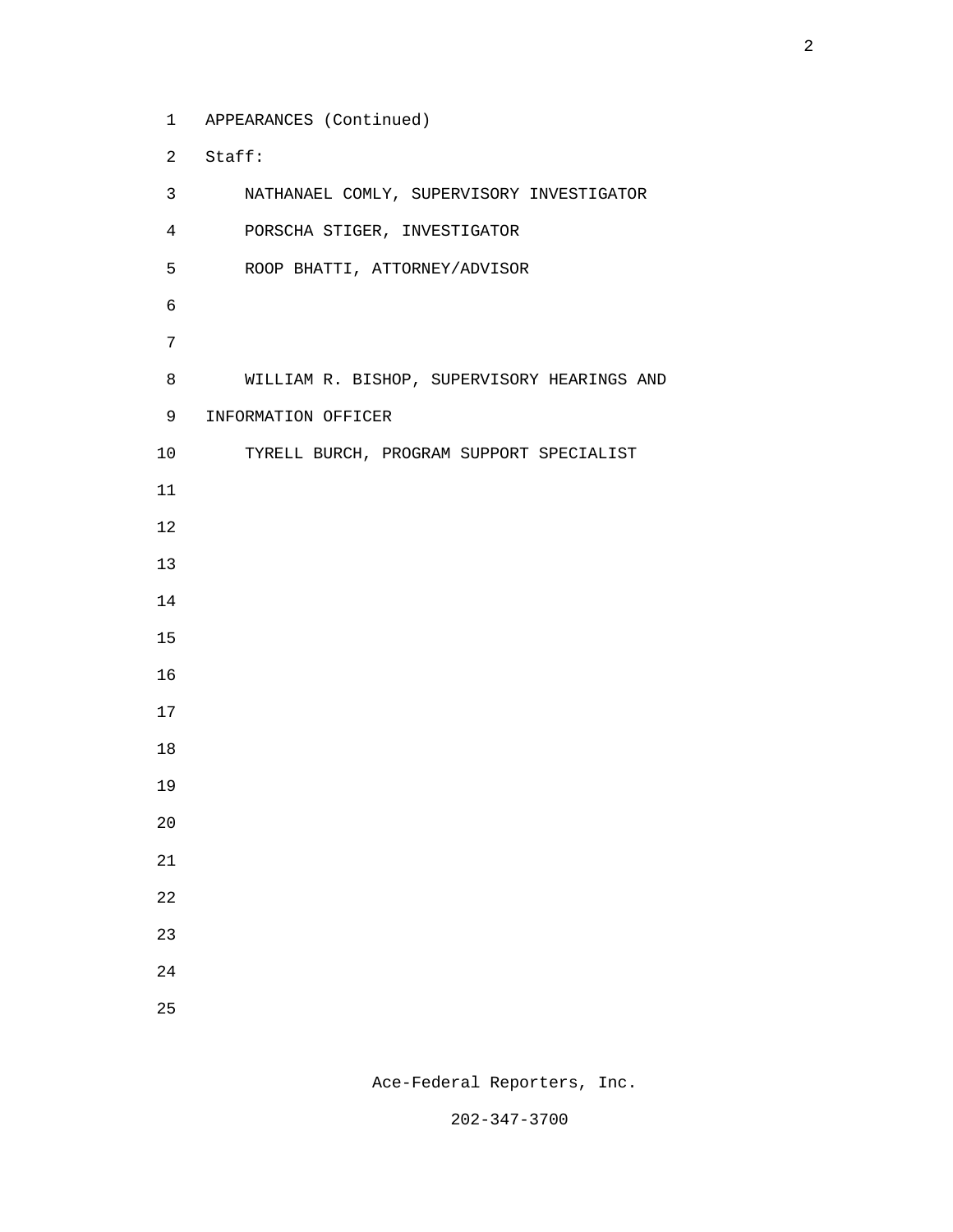| 1  | PROCEEDINGS                                                 |
|----|-------------------------------------------------------------|
| 2  | (11:00 a.m.)                                                |
| 3  | CHAIRMAN SCHMIDTLEIN: Good morning.<br>This                 |
| 4  | meeting of the U.S. International Trade Commission will now |
| 5  | come to order.                                              |
| 6  | Welcome to Commissioner Broadbent who is                    |
| 7  | Participating by telephone.                                 |
| 8  | COMMISSIONER BROADBENT: Good morning.                       |
| 9  | CHAIRMAN SCHMIDTLEIN: Good morning.                         |
| 10 | I understand that there are no agendas for future           |
| 11 | Meetings, minutes, ratification lists or outstanding action |
| 12 | jackets to consider.                                        |
| 13 | Next we turn to the vote in the Second Review               |
| 14 | Of Investigation Numbers 731-TA-1104 concerning imports of  |
| 15 | Polyester Staple Fiber from China.                          |
| 16 | Welcome to Mr. Comly and the staff who                      |
| 17 | Participated in this review. Are there any questions for    |
| 18 | the staff?                                                  |
| 19 | (No response.)                                              |
| 20 | CHAIRMAN SCHMIDTLEIN: Are there any additions               |
| 21 | or corrections to the staff report?                         |
| 22 | Nate Comly, Office of<br>MR. COMLY:                         |
| 23 | Investigations, Chairman Schmidtlein the report may be      |
| 24 | approved subject to the corrections contained in Office of  |
| 25 | Investigations memorandum, Inv-QQ-025, dated February 27,   |
|    |                                                             |

Ace-Federal Reporters, Inc.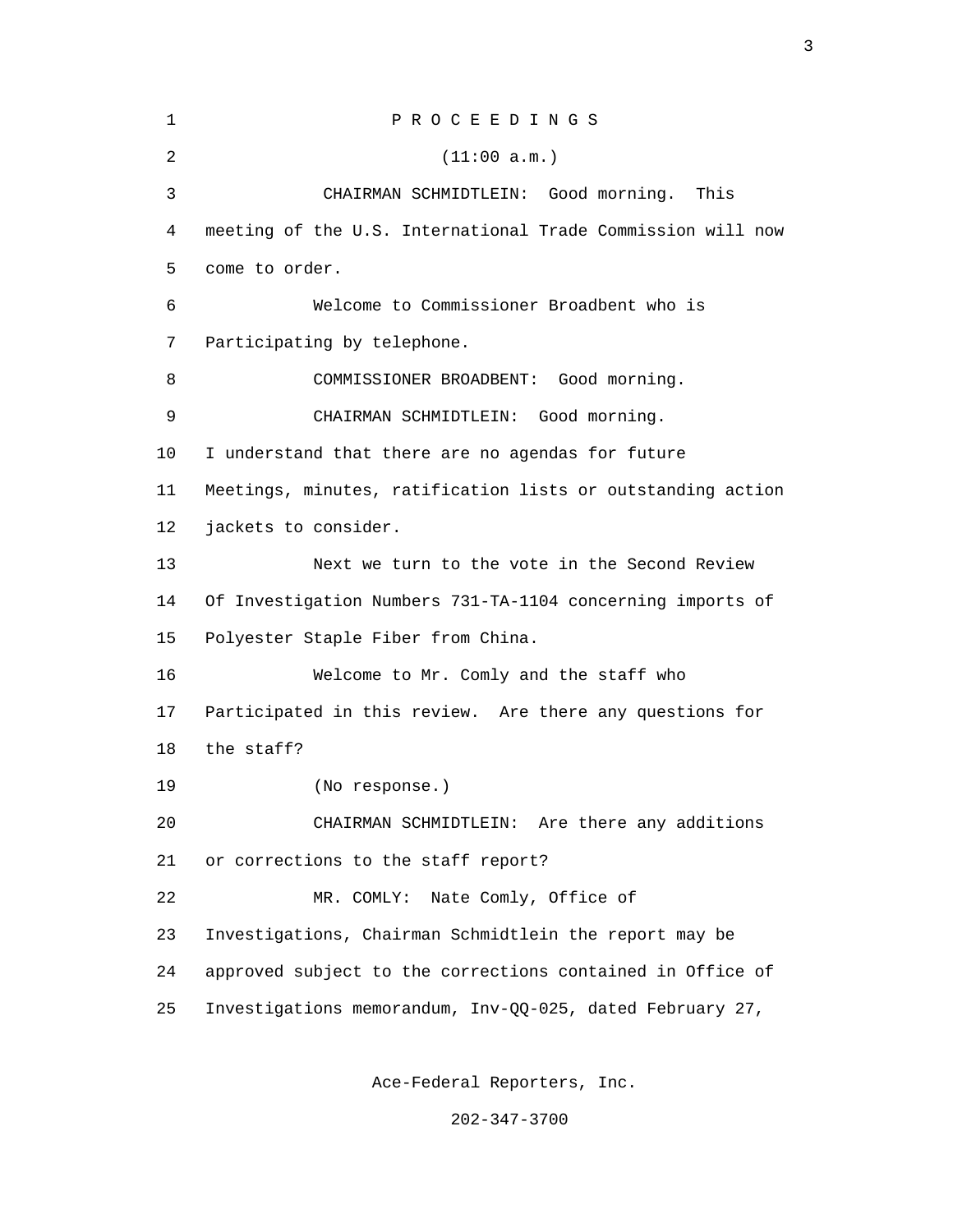1 2018.

 2 CHAIRMAN SCHMIDTLEIN: Thank you. Is there any 3 objection to approval of the staff report as revised? 4 (No response.) 5 CHAIRMAN SCHMIDTLEIN: Hearing none, it is 6 approved. Mr. Secretary, will you please call the roll? 7 MR. BISHOP: Commissioner Williamson? 8 COMMISSIONER WILLIAMSON: I vote in the 9 affirmative. 10 MR. BISHOP: Commissioner Schmidtlein? 11 COMMISSIONER SCHMIDTLEIN: I vote in the 12 affirmative. 13 MR. BISHOP: Commissioner Broadbent? 14 COMMISSIONER BROADBENT: I vote in the 15 affirmative. 16 MR. BISHOP: Commissioner Johanson? 17 COMMISSIONER JOHANSON: I vote in the 18 affirmative. 19 MR. BISHOP: Madam Chairman, the Commission has 20 Reached an affirmative determination. 21 CHAIRMAN SCHMIDTLEIN: Thank you, Mr. Secretary, 22 further information regarding this determination will be in 23 the press release. Views of the Commission currently are 24 scheduled to be completed and filed by March 15, 2018. 25 Thank you again to all staff who participated in

Ace-Federal Reporters, Inc.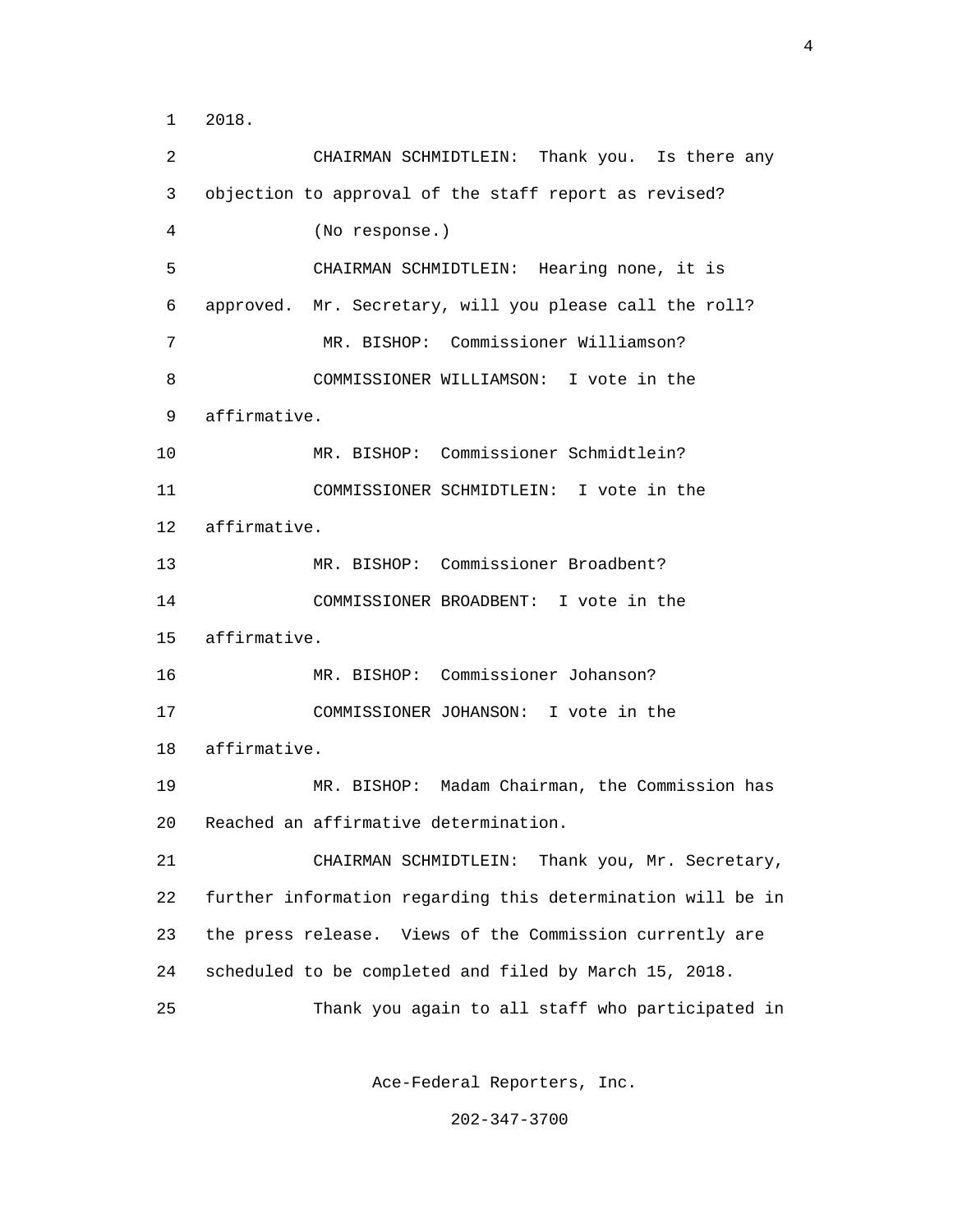| $\mathbf 1$      | this review and seeing that there is no other business |
|------------------|--------------------------------------------------------|
| $\overline{a}$   | before the Commission, this meeting is adjourned.      |
| $\mathsf{3}$     | (Whereupon, the meeting was adjourned at 11:02         |
| $\overline{4}$   | $a.m.$ )                                               |
| 5                |                                                        |
| $\epsilon$       |                                                        |
| $\boldsymbol{7}$ |                                                        |
| $\,8\,$          |                                                        |
| $\mathsf 9$      |                                                        |
| $10$             |                                                        |
| $11\,$           |                                                        |
| $12\,$           |                                                        |
| $13$             |                                                        |
| $14\,$           |                                                        |
| $15$             |                                                        |
| 16               |                                                        |
| $17\,$           |                                                        |
| $18\,$           |                                                        |
| 19               |                                                        |
| $2\,0$           |                                                        |
| $21\,$           |                                                        |
| $2\sqrt{2}$      |                                                        |
| $23\,$           |                                                        |
| 24               |                                                        |
| 25               |                                                        |

Ace-Federal Reporters, Inc.